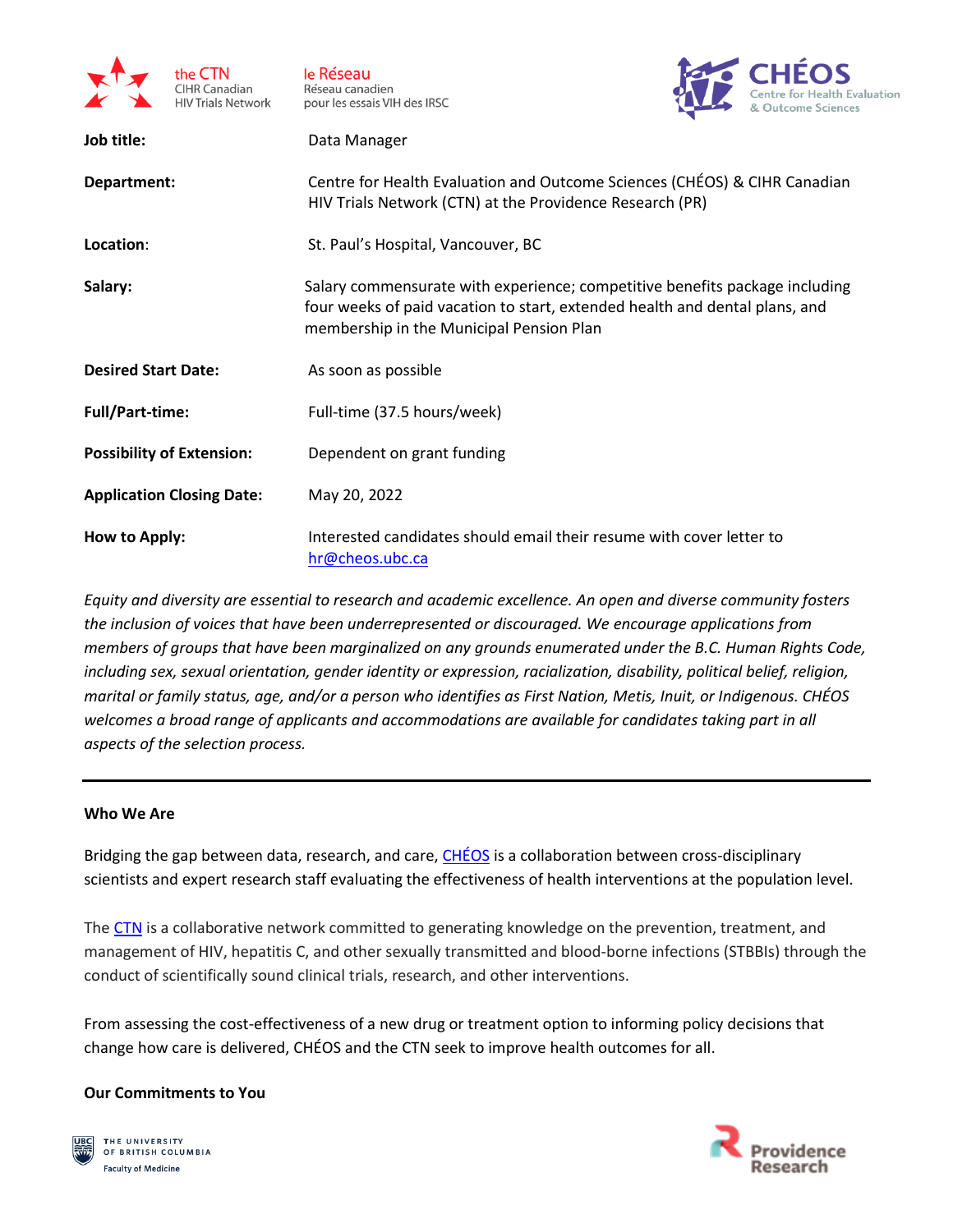At CHÉOS, we are committed to providing an inclusive, dynamic, and cooperative work environment in which all members are encouraged to pursue personal and professional growth. We offer a competitive salary, and excellent benefits, including:

- A minimum of 4 weeks paid vacation annually (prorated for part-time staff)
- Paid time off between the December and January statutory holidays
- Other paid leaves to support work/life balance
- Extended health and dental plans
- Membership in the Municipal Pension Plan

## **The Role**

The Data Manager (DM) represents a core functional role for the Data Management department and supports the organization in the conduct of clinical trials and other research endeavours. Under the direction of the Data Management Operations Lead, the DM will execute and support the implementation of data management activities for studies undertaken by the CTN and CHÉOS to help ensure data conform to the established requirements for completeness, accuracy, and reliability. To execute these responsibilities, the DM works in cooperation with data management staff, project managers, clinical research coordinators, and other team members. Some of the work performed includes:

- Ensuring all data management duties are carried out in accordance with CHÉOS/CTN standard operating procedures and work practice guidelines
- Reviewing protocols and/or research plans to provide data collection related feedback
- Developing a Data Management Plan (DMP) and a Data Validation Edit Check Plan (DVP) for each trial and preparing other data management documentation for assigned studies
- Working with Quality Assurance and Project Management to identify risks and develop mitigation strategies for assigned studies
- Creating working copies of Data Collection Worksheets for projects according to study protocols, including formatting and maintenance
- Developing electronic CRFs, edit check rules, testing and validation of entry screens and associated edit checks
- Participating in and coordinating the resolution of queries
- Providing data flow status reports to the Study Team and the Data Management Operations Lead
- Developing and maintaining data entry user manuals and training documentation for assigned studies
- Preparing and conducting end-user training for assigned studies
- Reviewing final data listings and preparing final datasets

## **Skills and Qualifications**

- BSc plus two years of experience in clinical trial data management/coordination or the equivalent combination of education and experience
- Self-directed and a team player
- Strong attention to detail and the ability to think critically and prioritize workload
- Excellent written and verbal communication skills